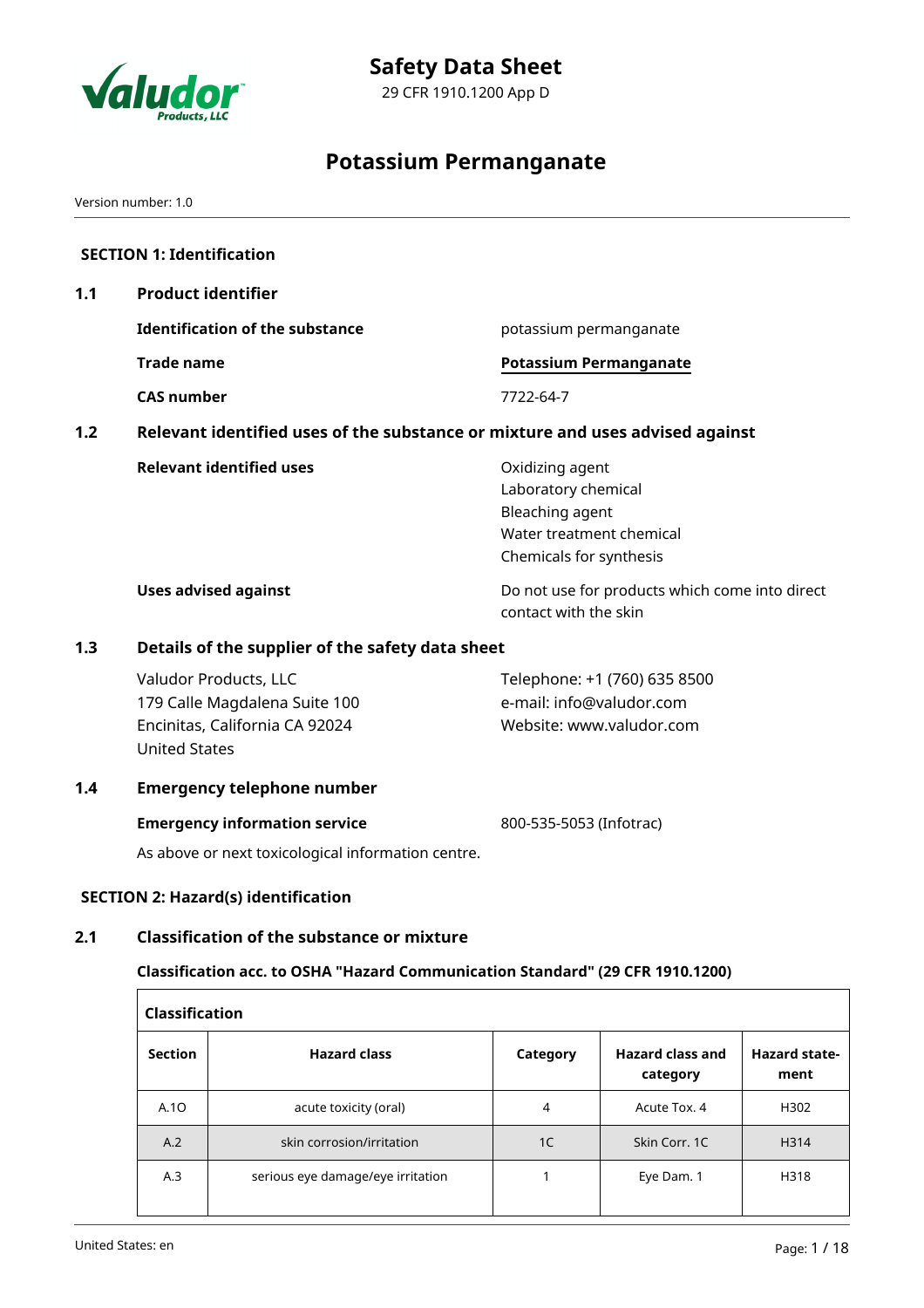| <b>Classification</b> |                                                         |                |                                     |                              |  |
|-----------------------|---------------------------------------------------------|----------------|-------------------------------------|------------------------------|--|
| <b>Section</b>        | <b>Hazard class</b>                                     | Category       | <b>Hazard class and</b><br>category | <b>Hazard state-</b><br>ment |  |
| A.7                   | reproductive toxicity                                   | $\overline{2}$ | Repr. 2                             | H361d                        |  |
| A.9                   | specific target organ toxicity - repeated expos-<br>ure | $\overline{2}$ | STOT RE 2                           | H373                         |  |
| <b>B.14</b>           | oxidizing solid                                         | 2              | Ox. Sol. 2                          | H <sub>272</sub>             |  |

For full text of abbreviations: see SECTION 16

## **The most important adverse physicochemical, human health and environmental effects**

Skin corrosion produces an irreversible damage to the skin; namely, visible necrosis through the epidermis and into the dermis.

Delayed or immediate effects can be expected after short or long-term exposure.

## **2.2 Label elements**

## **Labelling acc. to OSHA "Hazard Communication Standard" (29 CFR 1910.1200)**

**Signal word** danger

#### **Pictograms**

**GHS03, GHS05,**





## **Hazard statements**

| H <sub>272</sub> | May intensify fire; oxidizer.                                                 |
|------------------|-------------------------------------------------------------------------------|
| H302             | Harmful if swallowed.                                                         |
| H314             | Causes severe skin burns and eye damage.                                      |
| H361d            | Suspected of damaging the unborn child.                                       |
| H373             | May cause damage to organs (brain) through prolonged or repeated exposure (if |
|                  | inhaled).                                                                     |

## **Precautionary statements**

| P201             | Obtain special instructions before use.                                                                   |
|------------------|-----------------------------------------------------------------------------------------------------------|
| P202             | Do not handle until all safety precautions have been read and understood.                                 |
| P210             | Keep away from heat/sparks/open flames/hot surfaces. No smoking.                                          |
| <b>P220</b>      | Keep/store away from clothing/combustible materials.                                                      |
| P221             | Take any precaution to avoid mixing with combustibles.                                                    |
| P260             | Do not breathe dust.                                                                                      |
| P <sub>264</sub> | Wash thoroughly after handling.                                                                           |
| <b>P270</b>      | Do not eat, drink or smoke when using this product.                                                       |
| <b>P280</b>      | Wear protective gloves/protective clothing/eye protection/face protection.                                |
| P301+P330+P331   | If swallowed: Rinse mouth. Do NOT induce vomiting.                                                        |
| P303+P361+P353   | If on skin (or hair): Take off immediately all contaminated clothing. Rinse skin<br>with water or shower. |
| P304+P340        | If inhaled: Remove person to fresh air and keep comfortable for breathing.                                |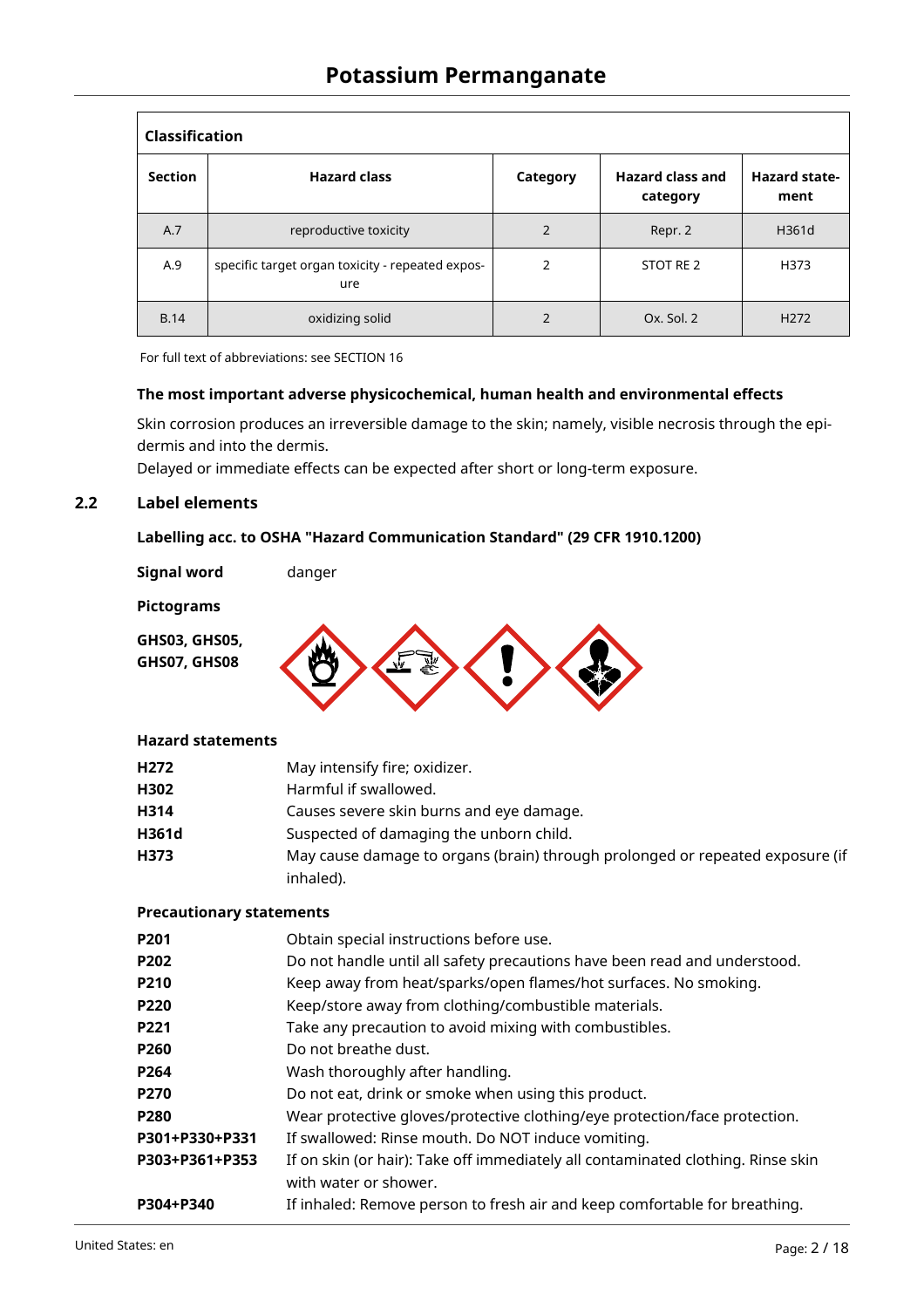## **Precautionary statements**

| P305+P351+P338 | If in eyes: Rinse cautiously with water for several minutes. Remove contact       |  |  |
|----------------|-----------------------------------------------------------------------------------|--|--|
|                | lenses, if present and easy to do. Continue rinsing.                              |  |  |
| P310           | Immediately call a poison center/doctor.                                          |  |  |
| P314           | Get medical advice/attention if you feel unwell.                                  |  |  |
| P363           | Wash contaminated clothing before reuse.                                          |  |  |
| P370+P378      | In case of fire: Use water to extinguish.                                         |  |  |
| P405           | Store locked up.                                                                  |  |  |
| P501           | Dispose of contents/container in accordance with local/regional/national/interna- |  |  |
|                | tional regulations.                                                               |  |  |

## **2.3 Other hazards**

## **Results of PBT and vPvB assessment**

According to the results of its assessment, this substance is not a PBT or a vPvB.

#### **SECTION 3: Composition/information on ingredients**

#### **3.1 Substances**

| Name of substance  | potassium permanganate |
|--------------------|------------------------|
| <b>Identifiers</b> |                        |
| CAS No             | 7722-64-7              |
| Molecular formula  | KMnO4                  |
| <b>Molar mass</b>  | 158 $9/_{mol}$         |

## **SECTION 4: First-aid measures**

## **4.1 Description of first-aid measures**

#### **General notes**

Remove affected person from the danger area and lay down. Do not leave affected person unattended. Self-protection of the first aider.

## **Following inhalation**

Provide fresh air.

Mouth to mouth resuscitation should be avoided. Use alternative methods, preferably with oxygen or compressed air driven apparatus.

If breathing is irregular or stopped, immediately seek medical assistance and start first aid actions. In case of unconsciousness place person in the recovery position. Never give anything by mouth.

## **Following skin contact**

After contact with skin, take off immediately all contaminated clothing, and wash immediately with plenty of water and soap.

Causes poorly healing wounds.

Call a physician immediately.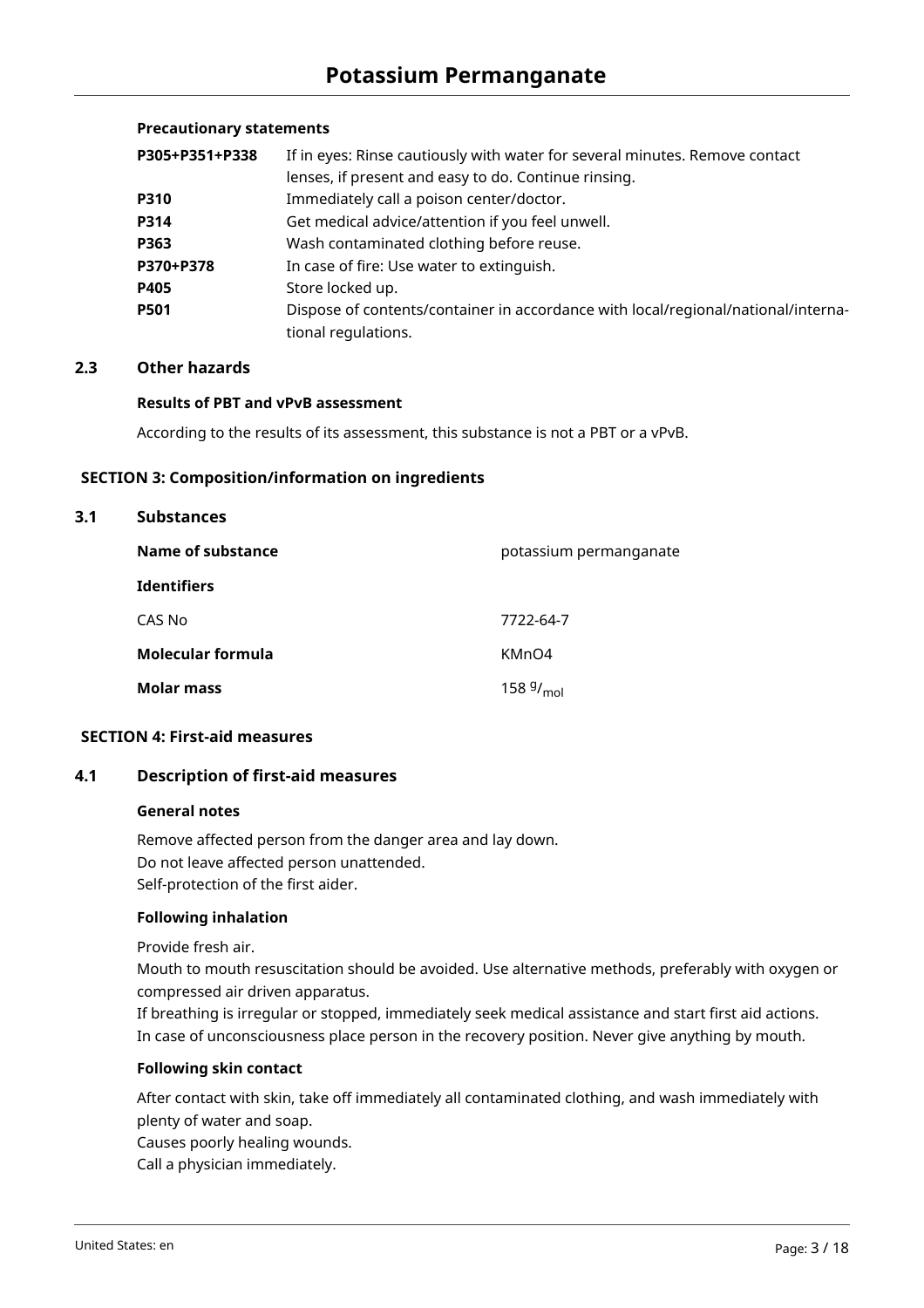## **Following eye contact**

Rinse immediately carefully and thoroughly with eye shower or water. Remove contact lenses, if present and easy to do. Continue rinsing. Get immediate medical advice/attention.

#### **Following ingestion**

Rinse mouth immediately and drink plenty of water. Do NOT induce vomiting. Call a physician immediately.

#### **Notes for the doctor**

None.

## **4.2 Most important symptoms and effects, both acute and delayed**

Cough, pain, choking, and breathing difficulties. Causes poorly healing wounds.

# **4.3 Indication of any immediate medical attention and special treatment needed**

None.

## **SECTION 5: Fire-fighting measures**

## **5.1 Extinguishing media**

Non-combustible. Oxidizing. Coordinate firefighting measures to the fire surroundings.

## **Suitable extinguishing media**

water

## **Unsuitable extinguishing media**

fire extinguishing powder, carbon dioxide (CO2)

## **5.2 Special hazards arising from the substance or mixture**

Hazardous decomposition products: Section 10. Danger of bursting container. Oxidizing property. Contact with combustible material may cause fire.

## **Hazardous combustion products**

pyrolysis products, toxic, manganese compound, irritant vapors / gases

## **5.3 Advice for firefighters**

Keep containers cool with water spray. In case of fire and/or explosion do not breathe fumes. Coordinate firefighting measures to the fire surroundings. Do not allow firefighting water to enter drains or water courses. Collect contaminated firefighting water separately. Fight fire with normal precautions from a reasonable distance.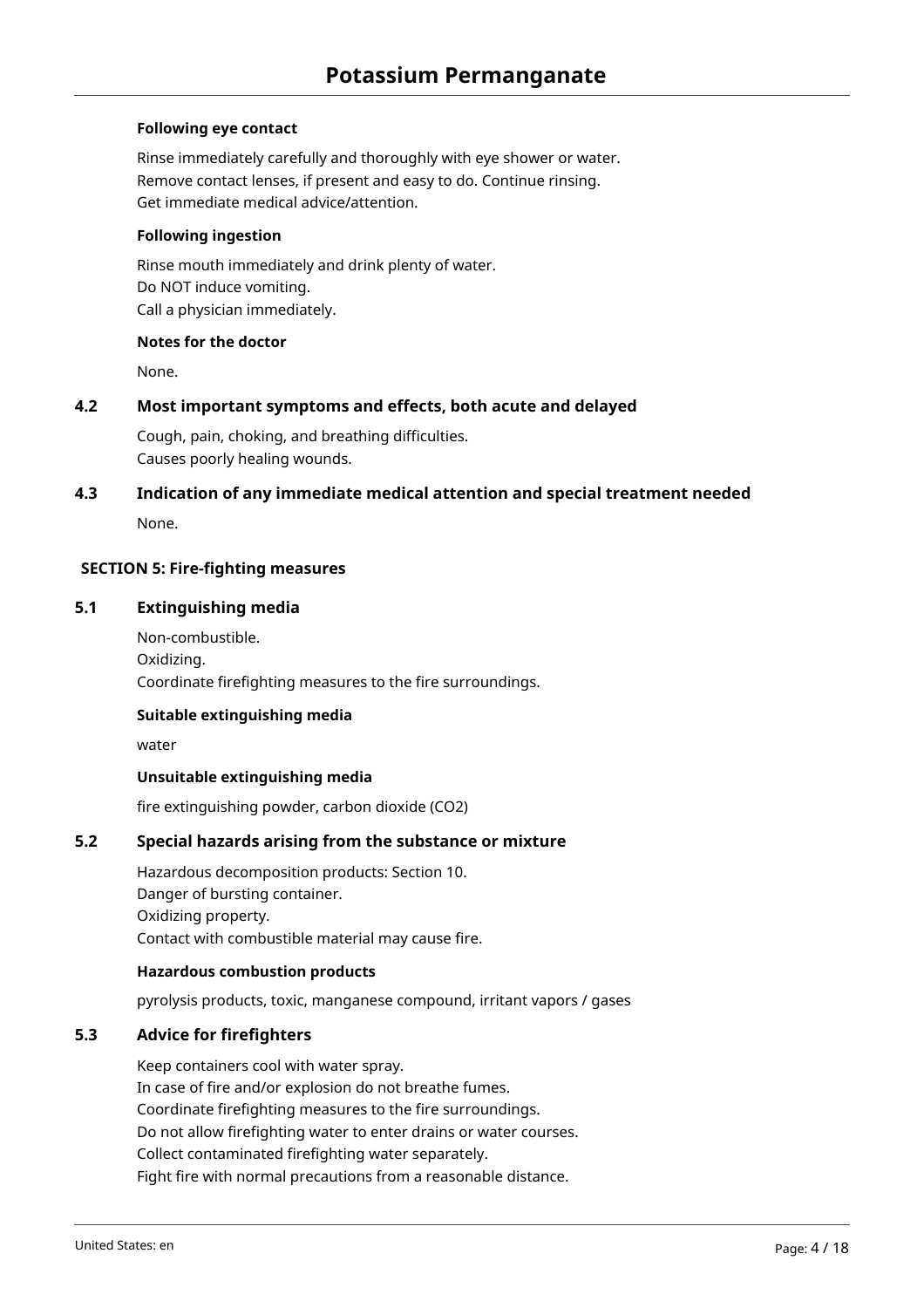## **Special protective equipment for firefighters**

chemical protection suit, self-contained breathing apparatus (SCBA)

## **SECTION 6: Accidental release measures**

## **6.1 Personal precautions, protective equipment and emergency procedures**

### **For non-emergency personnel**

Remove persons to safety. Ventilate affected area. Do not get in eyes, on skin, or on clothing. Control of dust. Do not breathe dust. Wearing of suitable protective equipment (including personal protective equipment referred to under Section 8 of the safety data sheet) to prevent any contamination of skin, eyes and personal clothing. Keep away from sources of ignition - No smoking.

#### **For emergency responders**

Wear breathing apparatus if exposed to vapors/dust/aerosols/gases.

## **6.2 Environmental precautions**

Knock down dust with water spray. Keep away from drains, surface and ground water. Retain contaminated washing water and dispose of it. If substance has entered a water course or sewer, inform the responsible authority.

## **6.3 Methods and material for containment and cleaning up**

## **Advice on how to contain a spill**

Take up mechanically.

## **Advice on how to clean up a spill**

Collect spillage.

## **Other information relating to spills and releases**

Place in appropriate containers for disposal. Ventilate affected area.

## **6.4 Reference to other sections**

Hazardous combustion products: see section 5. Personal protective equipment: see section 8. Incompatible materials: see section 10. Disposal considerations: see section 13.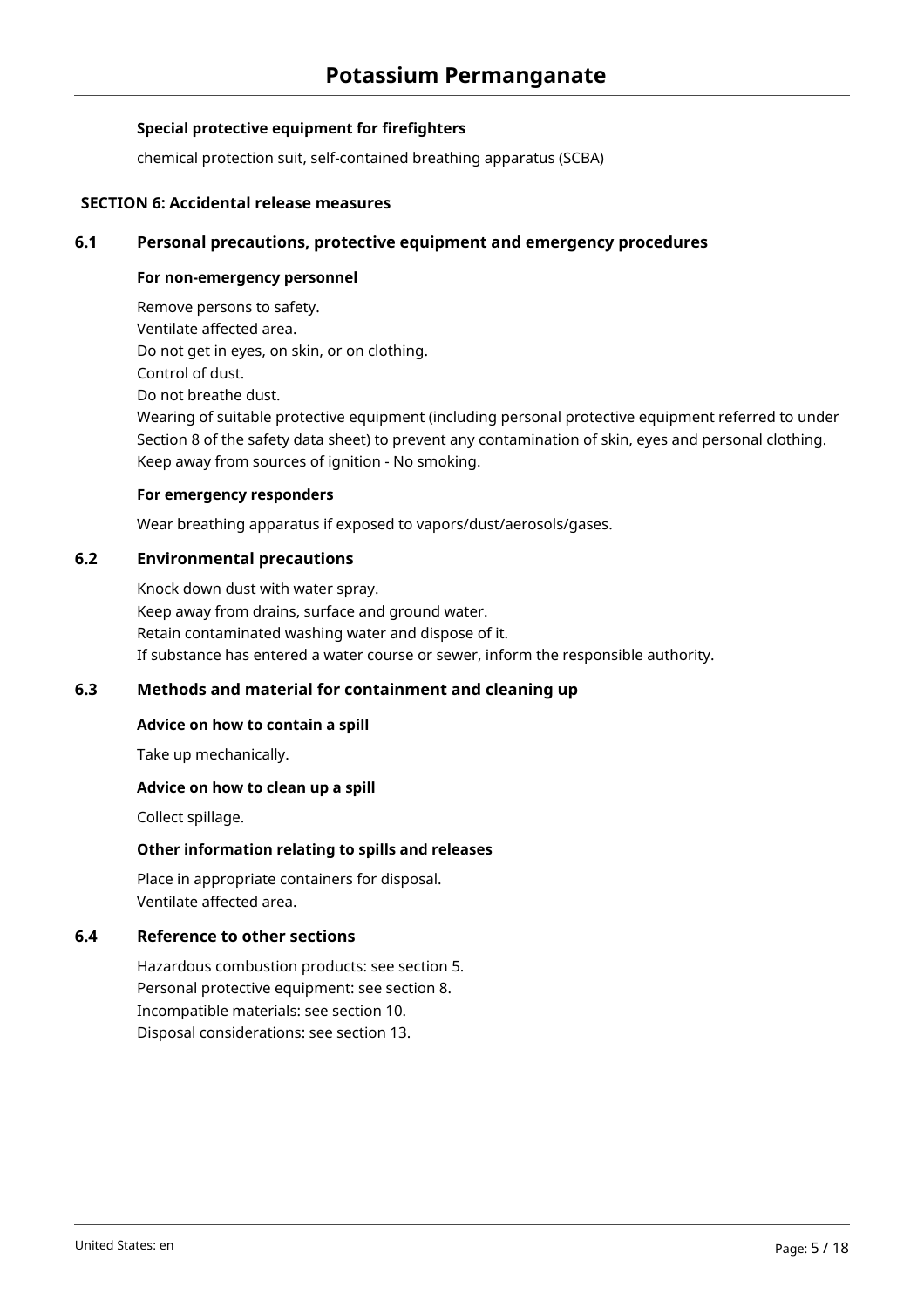## **SECTION 7: Handling and storage**

## **7.1 Precautions for safe handling**

#### **Measures to prevent fire as well as aerosol and dust generation**

Use local and general ventilation.

#### **Specific notes/details**

Dust deposits may accumulate on all deposition surfaces in a technical room.

## **Handling of incompatible substances or mixtures**

#### **Keep away from**

organic absorbing material, pulp/paper, acids, ammonia (NH3), peroxides, sulfur, phosphorus, reducing agents

## **Measures to protect the environment**

Avoid release to the environment.

#### **Advice on general occupational hygiene**

Do not eat, drink and smoke in work areas. Remove contaminated clothing and protective equipment before entering eating areas. Do not breathe dust. Do not get in eyes, on skin, or on clothing. Avoid contact during pregnancy/while nursing. Wash thoroughly after handling. Preventive skin protection (barrier creams/ointments) is recommended.

## **7.2 Conditions for safe storage, including any incompatibilities**

#### **Flammability hazards**

Keep reduction valves/valves and fittings free from oil and grease.

#### **Incompatible substances or mixtures**

Incompatible materials: see section 10. Observe compatible storage of chemicals. Keep/store away from clothing/combustible materials. Take any precaution to avoid mixing with combustibles.

#### **Protect against external exposure, such as**

heat, humidity, sunlight

## **Consideration of other advice**

Keep away from food, drink and animal feedingstuffs.

#### **Ventilation requirements**

Provision of sufficient ventilation.

#### **Specific designs for storage rooms or vessels**

**Storage temperature** recommended storage temperature: 5 - 35 °C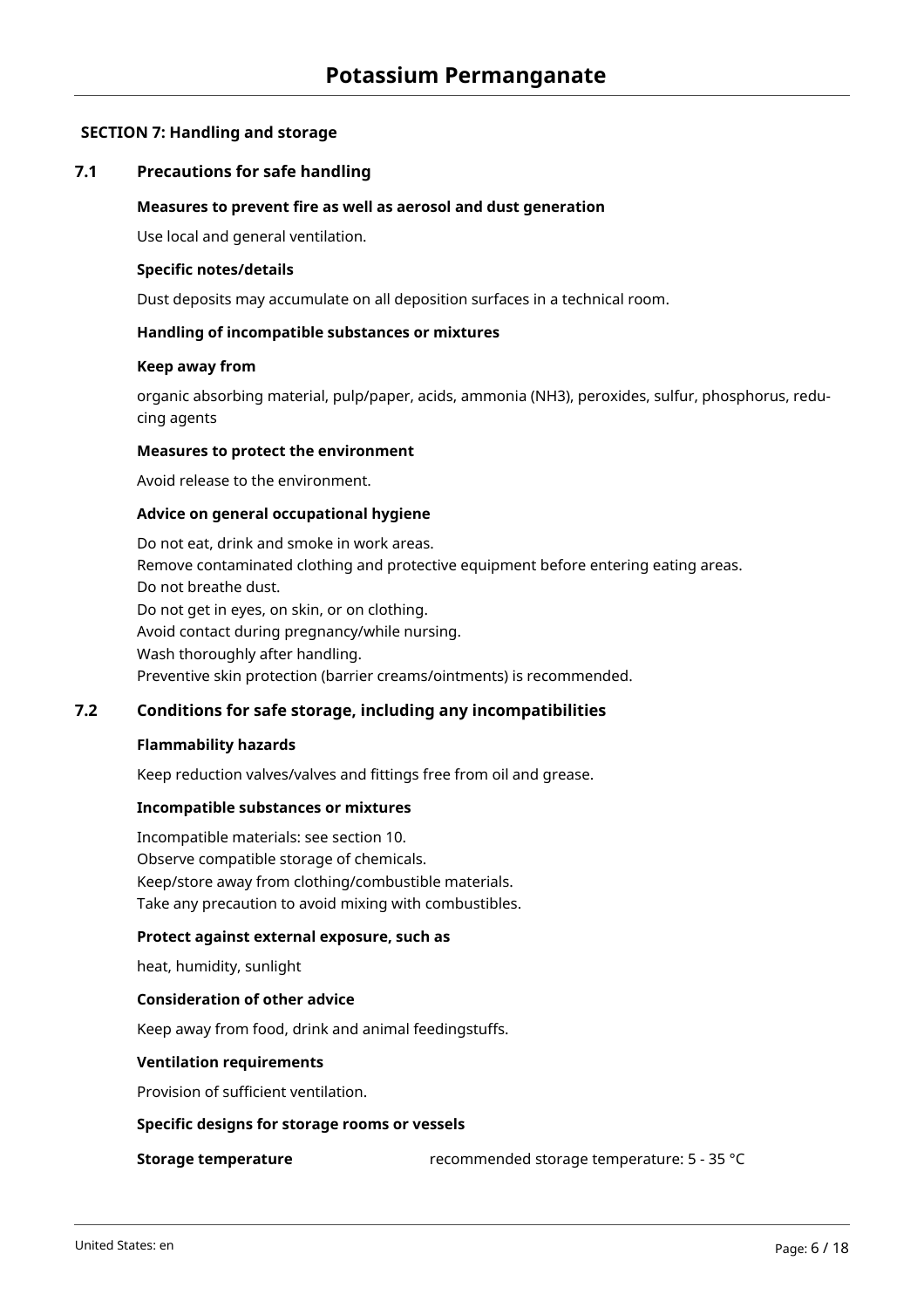## **Packaging compatibilities**

Only packagings which are approved (e.g. acc. to DOT) may be used.

## **7.3 Specific end use(s)**

No information available.

## **SECTION 8: Exposure controls/personal protection**

## **8.1 Control parameters**

| Occupational exposure limit values (Workplace Exposure Limits) |                          |               |                 |                            |                             |               |                            |
|----------------------------------------------------------------|--------------------------|---------------|-----------------|----------------------------|-----------------------------|---------------|----------------------------|
| Coun-<br>try                                                   | Name of agent            | <b>CAS No</b> | Identifi-<br>er | TWA [mg/<br>m <sup>3</sup> | STEL [mg/<br>m <sup>3</sup> | Nota-<br>tion | Source                     |
| US.                                                            | manganese com-<br>pounds | 7722-64-7     | PEL (CA)        | 0.2                        | $\overline{\phantom{a}}$    | Mn            | Cal/OSHA PEL               |
| US.                                                            | manganese com-<br>pounds | 7722-64-7     | <b>REL</b>      | (10 h)                     | 3                           | Mn            | NIOSH REL                  |
| US                                                             | manganese com-<br>pounds | 7722-64-7     | PEL             | $\overline{\phantom{0}}$   | $\overline{\phantom{0}}$    | Mn            | <b>29 CFR</b><br>1910.1000 |

#### **Notation**

| Mn          | calculated as Mn (manganese)                                                                                                                                               |
|-------------|----------------------------------------------------------------------------------------------------------------------------------------------------------------------------|
| <b>STEL</b> | short-term exposure limit: a limit value above which exposure should not occur and which is related to a 15-<br>minute period (unless otherwise specified)                 |
| <b>TWA</b>  | time-weighted average (long-term exposure limit): measured or calculated in relation to a reference period of<br>8 hours time-weighted average (unless otherwise specified |

## **Human health values**

| Relevant DNELs and other threshold levels |                           |                                       |                   |                            |  |
|-------------------------------------------|---------------------------|---------------------------------------|-------------------|----------------------------|--|
| <b>Endpoint</b>                           | <b>Threshold</b><br>level | Protection goal,<br>route of exposure | Used in           | <b>Exposure time</b>       |  |
| <b>DNEL</b>                               | $0.2 \,\mathrm{mq/m^3}$   | human, inhalatory                     | worker (industry) | chronic - systemic effects |  |

## **Environment values**

| <b>Relevant PNECs and other threshold levels</b> |                                     |                                  |  |  |
|--------------------------------------------------|-------------------------------------|----------------------------------|--|--|
| <b>Endpoint</b>                                  | <b>Threshold level</b>              | <b>Environmental compartment</b> |  |  |
| <b>PNEC</b>                                      | $0.06$ <sup>µg</sup> / <sub>1</sub> | freshwater                       |  |  |
| <b>PNEC</b>                                      | 1.64 $mg/1$                         | sewage treatment plant (STP)     |  |  |

## **8.2 Exposure controls**

## **Appropriate engineering controls**

General ventilation.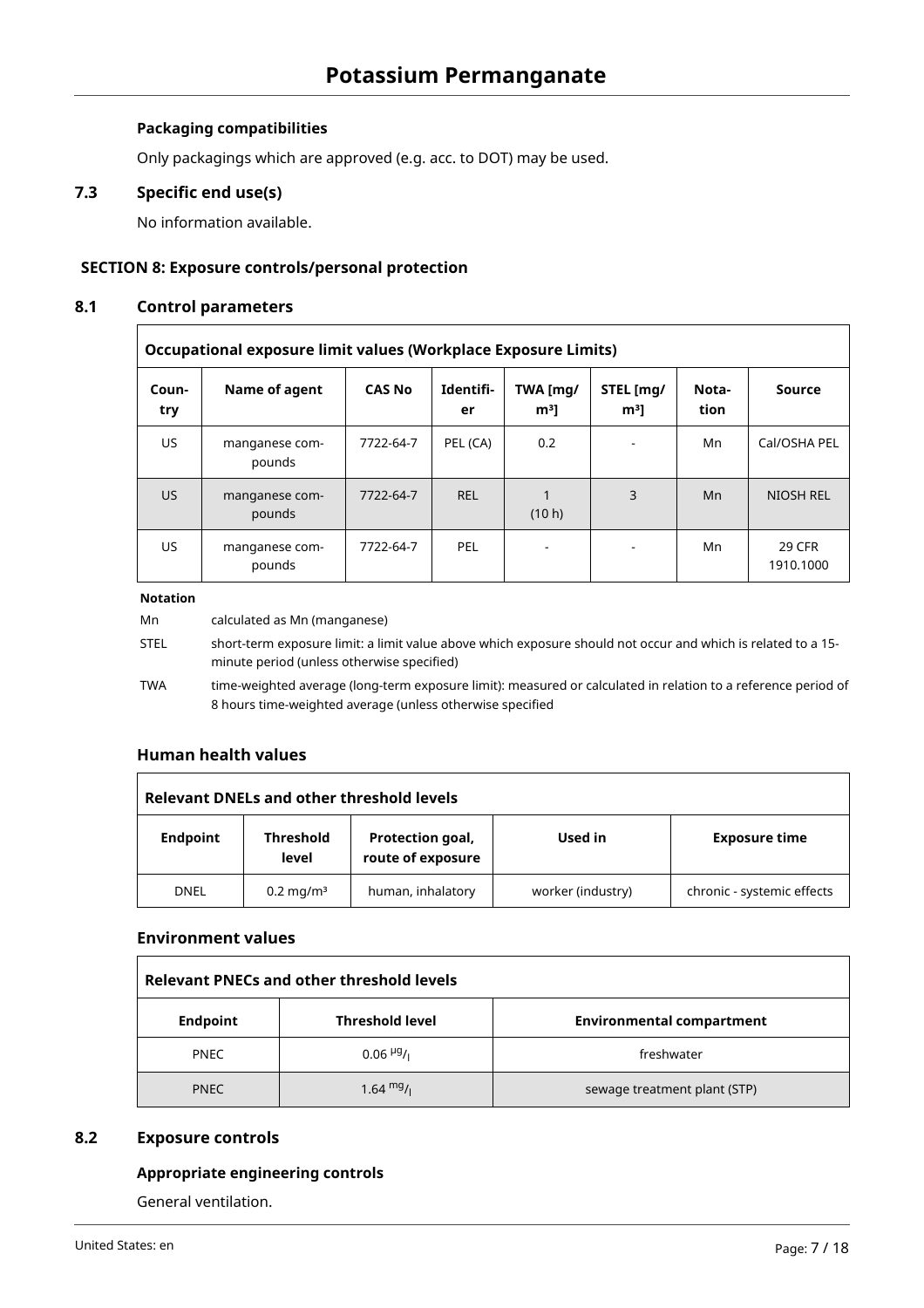## **Individual protection measures (personal protective equipment)**

#### **Eye/face protection**

Wear eye/face protection.

#### **Hand protection**

#### **Protective gloves**

| .                                           |                           |                                             |  |  |  |
|---------------------------------------------|---------------------------|---------------------------------------------|--|--|--|
| <b>Material</b>                             | <b>Material thickness</b> | Breakthrough times of the glove<br>material |  |  |  |
| PVC: polyvinyl chloride                     | $\geq 0.5$ mm             | >480 minutes (permeation: level 6)          |  |  |  |
| NR: natural rubber, latex                   | $\geq 0.5$ mm             | >480 minutes (permeation: level 6)          |  |  |  |
| CR: chloroprene (chlorobutadiene)<br>rubber | $\geq 0.5$ mm             | >480 minutes (permeation: level 6)          |  |  |  |
| NBR: acrylonitrile-butadiene rubber         | $\geq 0.35$ mm            | >480 minutes (permeation: level 6)          |  |  |  |
| FKM: fluoro-elastomer                       | $\geq 0.4$ mm             | >480 minutes (permeation: level 6)          |  |  |  |

#### Wear suitable gloves.

Chemical protection gloves are suitable, which are tested according to EN 374.

Check leak-tightness/impermeability prior to use.

In the case of wanting to use the gloves again, clean them before taking off and air them well.

For special purposes, it is recommended to check the resistance to chemicals of the protective gloves mentioned above together with the supplier of these gloves.

#### **Body protection**

**Appearance**

Protective clothing for use against solid particulates.

## **Respiratory protection**

In case of inadequate ventilation wear respiratory protection. Recommendations: P3 (filters at least 99,95 % of airborne particles, color code: White).

#### **Environmental exposure controls**

Use appropriate container to avoid environmental contamination. Keep away from drains, surface and ground water.

## **SECTION 9: Physical and chemical properties**

## **9.1 Information on basic physical and chemical properties**

| solid                                |
|--------------------------------------|
| (crystalline)                        |
| (powder, crystalline)                |
| metallic gloss - dark violet - brown |
| odorless                             |
|                                      |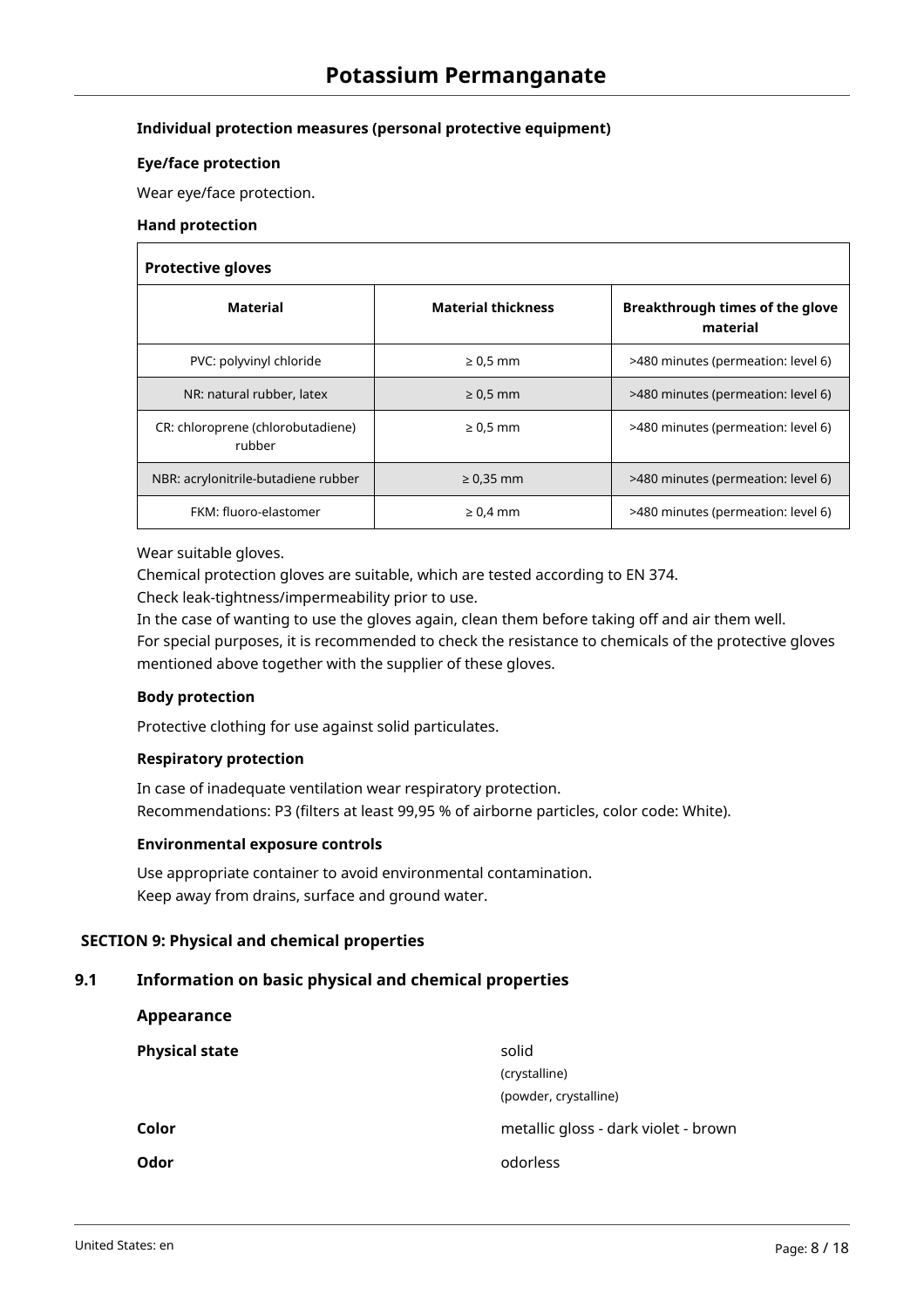|     | <b>Other safety parameters</b>                                     |                                               |
|-----|--------------------------------------------------------------------|-----------------------------------------------|
|     | pH (value)                                                         | 7 - 8.5 (in aqueous solution: 1.6 wt%)        |
|     | <b>Melting point/freezing point</b>                                | >240 °C                                       |
|     | Boiling point or initial boiling point and boiling<br>range        | not determined                                |
|     | <b>Flash point</b>                                                 | not applicable                                |
|     | <b>Evaporation rate</b>                                            | not determined                                |
|     | <b>Flammability (solid, gas)</b>                                   | non-combustible                               |
|     | <b>Explosive limits</b>                                            | not determined                                |
|     | Explosion limits of dust clouds<br><b>Vapor pressure</b>           | not determined<br><0.1 hPa at 20 °C           |
|     | Density                                                            | 2.7 $9/$ <sub>cm</sub> <sup>3</sup> at 20 °C  |
|     | Vapor density                                                      | this information is not available             |
|     | Relative density                                                   | information on this property is not available |
|     | Solubility(ies)                                                    |                                               |
|     | Water solubility                                                   | 64 <sup>g</sup> / <sub>l</sub> at 20 °C       |
|     | <b>Partition coefficient</b>                                       |                                               |
|     | n-octanol/water (log KOW)                                          | not relevant<br>(inorganic)                   |
|     | Auto-ignition temperature                                          | not determined                                |
|     | <b>Decomposition temperature</b>                                   | <240 °C                                       |
|     | <b>Viscosity</b>                                                   | not relevant<br>(solid)                       |
|     | <b>Explosive properties</b>                                        | none                                          |
|     | <b>Oxidizing properties</b>                                        | oxidizer                                      |
|     | <b>Information for relevant hazard classes</b><br>according to GHS | there is no additional information            |
| 9.2 | <b>Other information</b>                                           | there is no additional information            |
|     |                                                                    |                                               |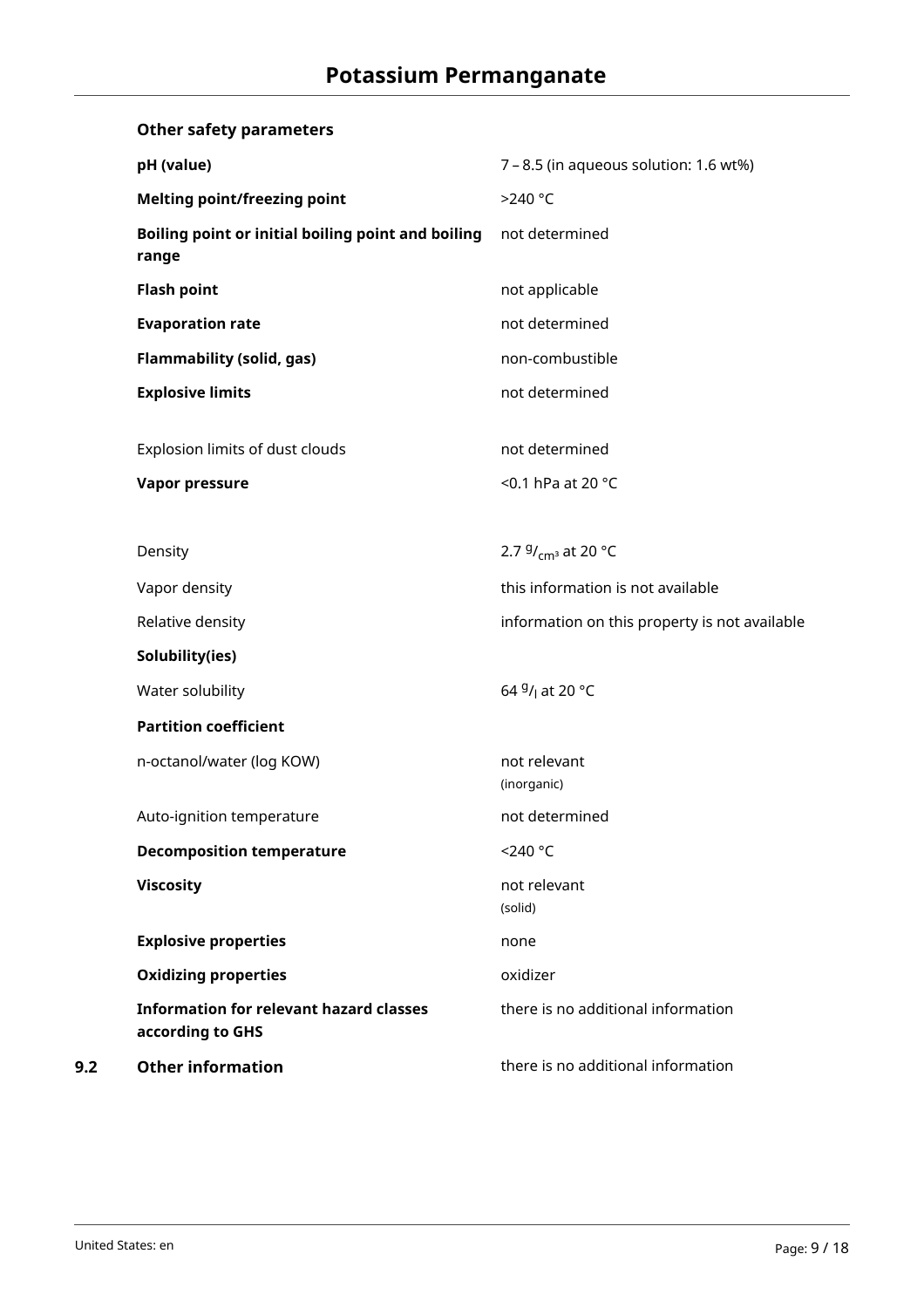## **SECTION 10: Stability and reactivity**

## **10.1 Reactivity**

It's a reactive substance. Oxidizing property.

### **10.2 Chemical stability**

See below "Conditions to avoid".

## **10.3 Possibility of hazardous reactions**

Contact with combustible material may cause fire. Liberation of excessive heat with: combustible materials, reducing agents, Explosive reaction with: combustible materials, reducing agents, Contact with acids liberates toxic gas: chlorine (Cl2)

#### **10.4 Conditions to avoid**

Keep away from heat, hot surfaces, sparks, open flames and other ignition sources. No smoking. Prevent from heating up above 240 °C.

Keep/store away from clothing/combustible materials. Keep/store away from reducing substances. Take any precaution to avoid mixing with combustibles.

## **10.5 Incompatible materials**

acids, reducing agents, Combustible materials, powdered metals, peroxides, zinc, copper, alcohol, hydrogen fluoride (HF), ammonium compound, sulfur, phosphorus, arsenic, formaldehyde, hydrogen sulfide (H2S), hydrogen chloride (HCl), hydrochloric acid

## **10.6 Hazardous decomposition products**

Hazardous combustion products: see section 5. Metal oxide smoke, toxic. Potassium compound. Manganese compound. Oxygen.

### **SECTION 11: Toxicological information**

## **11.1 Information on toxicological effects**

If not otherwise specified the classification is based on:

Animal studies; Evidence from any other toxicity tests; Expert judgment (weight of evidence determination).

## **Classification acc. to OSHA "Hazard Communication Standard" (29 CFR 1910.1200)**

#### **Acute toxicity**

Shall not be classified as acutely toxic (dermal). Harmful if swallowed.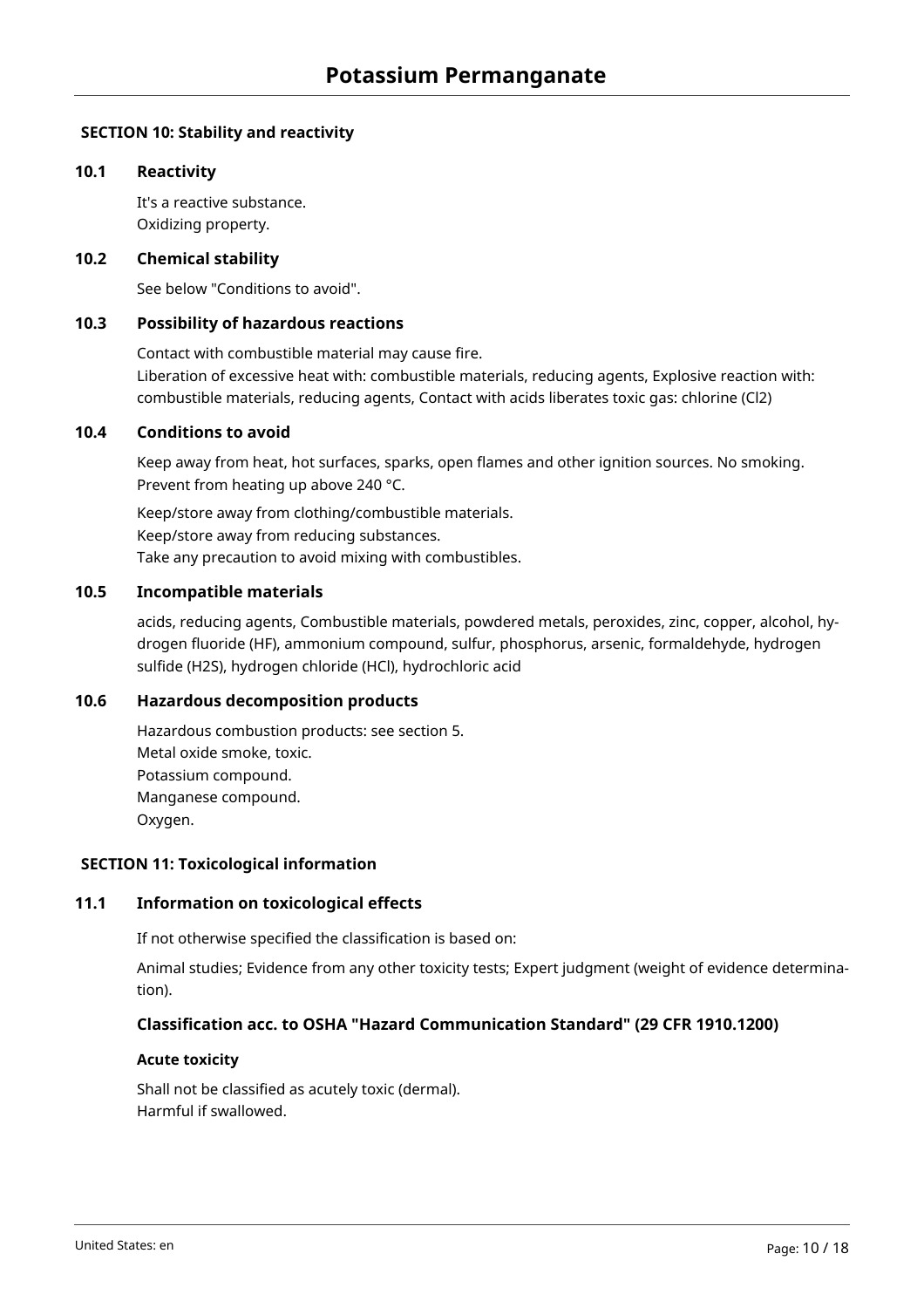# **Potassium Permanganate**

| <b>Exposure route</b> | <b>Endpoint</b> | Value                      | <b>Species</b> | Method                   |
|-----------------------|-----------------|----------------------------|----------------|--------------------------|
| oral                  | LD50            | 750 $mg/_{kq}$             | rat            | $\overline{\phantom{a}}$ |
| oral                  | LD50            | 1,090 $mg/_{kq}$           | rat            | $\overline{\phantom{a}}$ |
| oral                  | LD50            | $>2,000$ mg/ <sub>kg</sub> | rat, female    | EU method B.1            |
| dermal                | LD50            | $>2,000$ mg/ <sub>kg</sub> | rat            | EU method B.3            |
| dermal                | LD <sub>0</sub> | $>2,000$ mg/ <sub>kg</sub> | rat            | EU method B.3            |

#### **Skin corrosion/irritation**

Causes severe burns.

#### **Serious eye damage/eye irritation**

Causes serious eye damage.

## **Respiratory or skin sensitization Skin sensitization**

Shall not be classified as a skin sensitizer. (OECD Guideline 406)

#### **Respiratory sensitization**

Classification could not be established because: Data are lacking, inconclusive, or conclusive but not sufficient for classification.

#### **Germ cell mutagenicity**

Shall not be classified as germ cell mutagenic. (EU method B.12 , EU method B.13/14, OECD Guideline 476)

## **Carcinogenicity**

#### **IARC Monographs**

not listed

## **National Toxicology Program (United States)**

not listed

## **OSHA Carcinogens**

Not listed.

## **Reproductive toxicity**

Suspected of damaging the unborn child. (EU method B.34 , OECD Guideline 416)

## **Specific target organ toxicity - single exposure**

Classification could not be established because: Data are lacking, inconclusive, or conclusive but not sufficient for classification.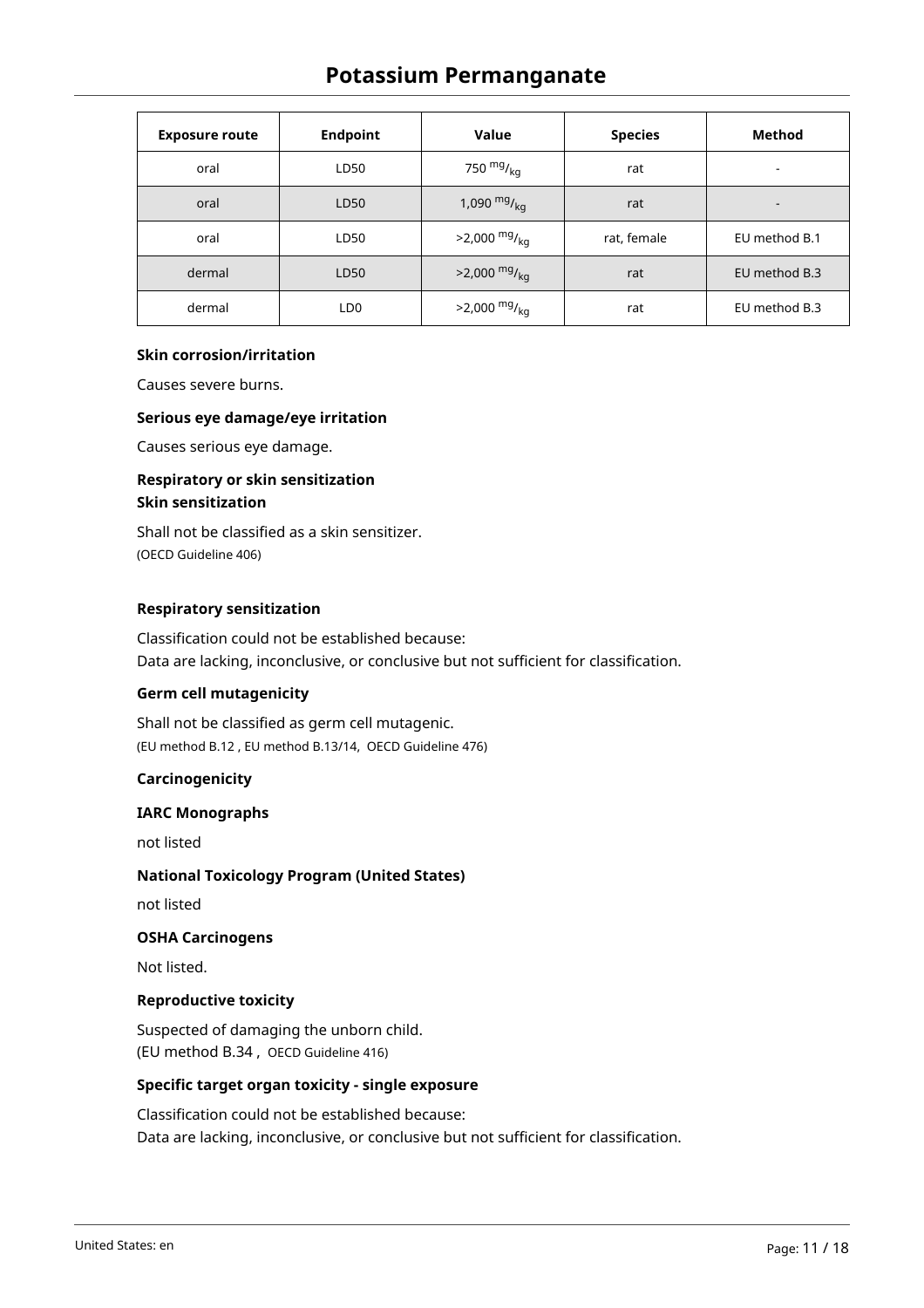## **Specific target organ toxicity - repeated exposure**

| <b>Exposure route</b>     | <b>Endpoint</b> | Value                | <b>Exposure</b><br>time | <b>Species</b> | Method                       |
|---------------------------|-----------------|----------------------|-------------------------|----------------|------------------------------|
| oral                      | <b>NOAEL</b>    | 40 $mg/kg$           | 28 <sub>d</sub>         | rat            | EU method B.7                |
| dermal                    | <b>NOAEL</b>    | 150 $mg/_{kq}$       | 28 d                    | rat            | <b>OECD Guideline</b><br>410 |
| inhalation: dust/<br>mist | <b>NOAEL</b>    | $20 \frac{\mu g}{I}$ |                         | rat            | OECD Guideline<br>416        |

| <b>Hazard category</b> | Target organ | <b>Exposure route</b> |
|------------------------|--------------|-----------------------|
| ∸                      | brain        | if inhaled            |

## **Aspiration hazard**

Shall not be classified as presenting an aspiration hazard.

## **11.2 Other information**

There is no additional information.

## **SECTION 12: Ecological information**

## **12.1 Toxicity**

## **Aquatic toxicity (acute)**

Based on available data, the classification criteria are not met.

| <b>Endpoint</b>   | <b>Exposure time</b> | Value               | <b>Species</b>                       | Method        |
|-------------------|----------------------|---------------------|--------------------------------------|---------------|
| <b>LC50</b>       | 96 h                 | $0.47 \frac{mg}{l}$ | quppy (Poecilia reticulata)          | EU method C.1 |
| EC50              | 48 h                 | $0.06 \frac{mg}{l}$ | daphnia magna                        | EU method C.2 |
| EbC50             | 72 h                 | $0.43 \frac{mg}{l}$ | algae (Desmodesmus sub-<br>spicatus) | EU method C.3 |
| ErC <sub>50</sub> | 72h                  | $0.8 \text{ mg/}$   | algae (Desmodesmus sub-<br>spicatus) | EU method C.3 |

## **Aquatic toxicity (chronic)**

| <b>Endpoint</b> | <b>Exposure time</b> | Value               | <b>Species</b>                       | Method        |
|-----------------|----------------------|---------------------|--------------------------------------|---------------|
| <b>NOEC</b>     | 72 h                 | $0.32 \frac{mg}{l}$ | algae (Desmodesmus sub-<br>spicatus) | EU method C.3 |

# **12.2 Persistence and degradability**

## **Biodegradation**

The study does not need to be conducted because the substance is inorganic.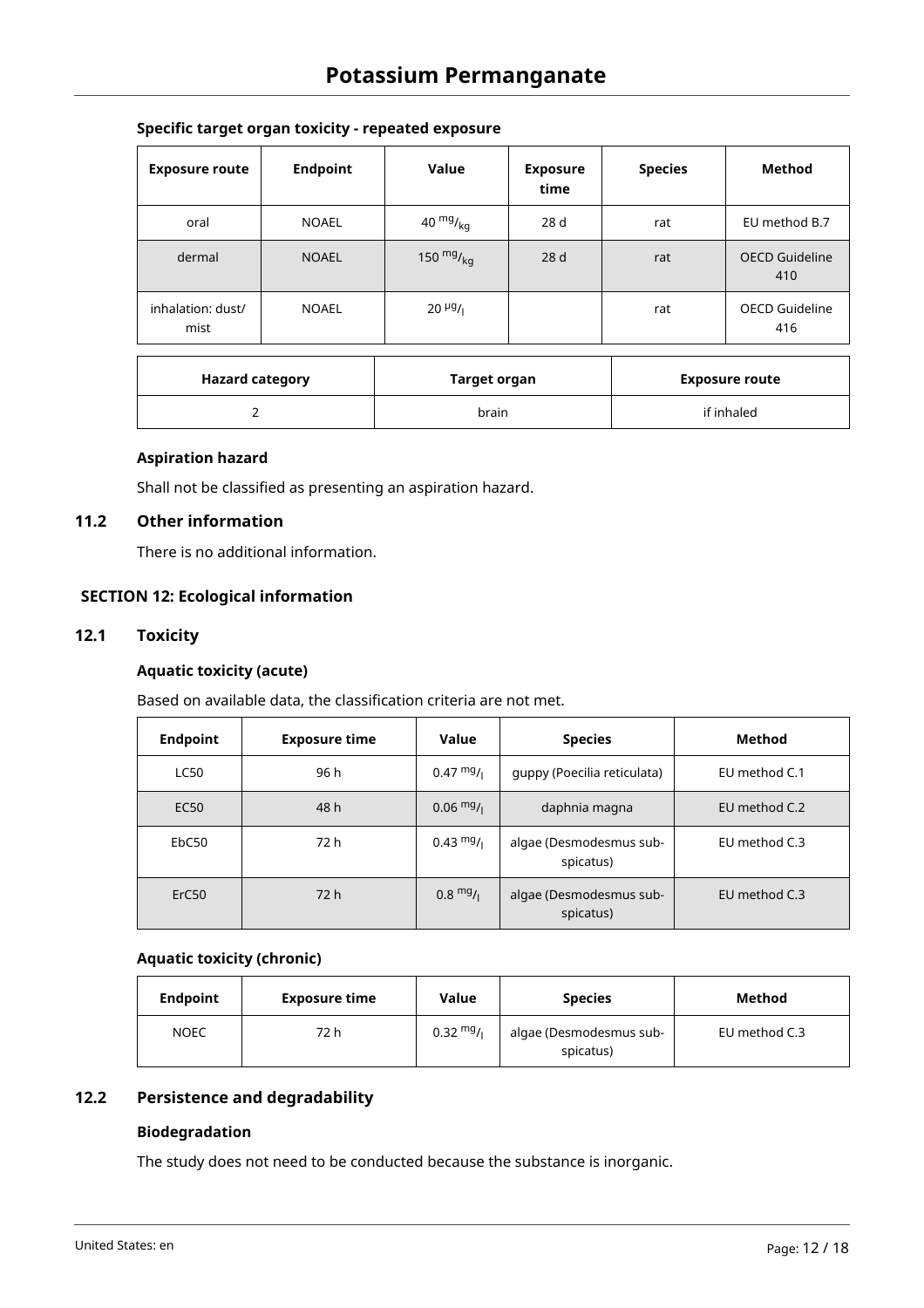#### **Persistence**

The study does not need to be conducted because the substance is inorganic.

## **12.3 Bioaccumulative potential**

**n-octanol/water (log KOW)** -1.73

(manufacturer)

#### **12.4 Mobility in soil**

No data available.

## **12.5 Results of PBT and vPvB assessment**

According to the results of its assessment, this substance is not a PBT or a vPvB.

#### **12.6 Other adverse effects**

This information is not available.

#### **Remarks**

Wassergefährdungsklasse, WGK (water hazard class): 3

#### **SECTION 13: Disposal considerations**

#### **13.1 Waste treatment methods**

Dispose of contents/container in accordance with local/regional/national/international regulations.

#### **Sewage disposal-relevant information**

Do not empty into drains.

#### **Waste treatment of containers/packages**

Completely emptied packages can be recycled. Handle contaminated packages in the same way as the substance itself.

#### **Remarks**

Please consider the relevant national or regional provisions.

## **SECTION 14: Transport information**

| 14.1 | UN number               |                        |
|------|-------------------------|------------------------|
|      | <b>DOT</b>              | UN1490                 |
|      | <b>IMDG-Code</b>        | <b>UN1490</b>          |
|      | <b>ICAO-TI</b>          | <b>UN1490</b>          |
| 14.2 | UN proper shipping name |                        |
|      | <b>DOT</b>              | Potassium permanganate |
|      | <b>IMDG-Code</b>        | POTASSIUM PERMANGANATE |
|      | <b>ICAO-TI</b>          | Potassium permanganate |
|      |                         |                        |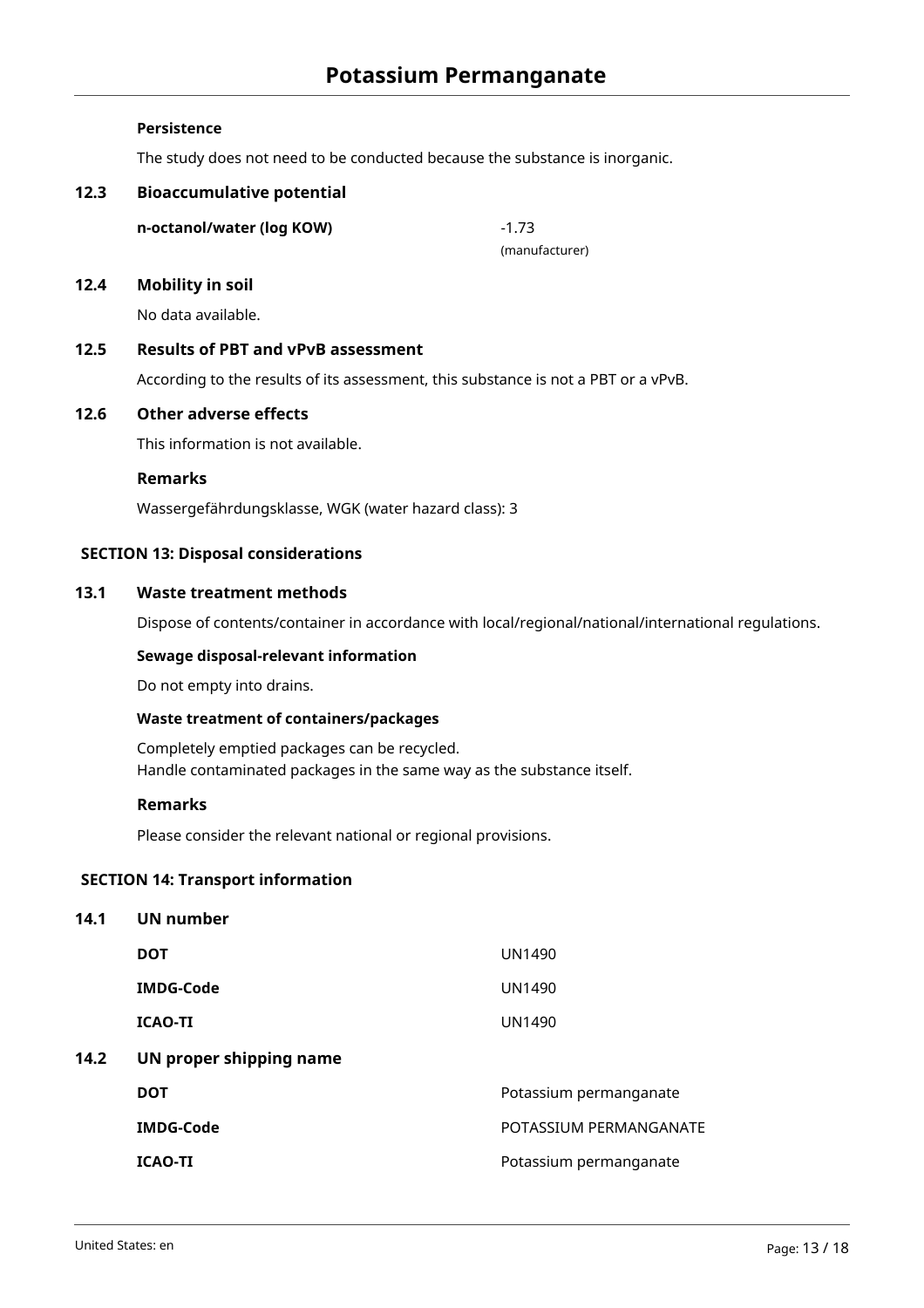| 14.3 | <b>Transport hazard class(es)</b>                                                   |                                      |
|------|-------------------------------------------------------------------------------------|--------------------------------------|
|      | <b>DOT</b>                                                                          | 5.1                                  |
|      | <b>IMDG-Code</b>                                                                    | 5.1                                  |
|      | <b>ICAO-TI</b>                                                                      | 5.1                                  |
| 14.4 | <b>Packing group</b>                                                                |                                      |
|      | <b>DOT</b>                                                                          | $_{\rm II}$                          |
|      | <b>IMDG-Code</b>                                                                    | $_{\rm II}$                          |
|      | <b>ICAO-TI</b>                                                                      | $_{\rm II}$                          |
| 14.5 | <b>Environmental hazards</b>                                                        | hazardous to the aquatic environment |
| 14.6 | <b>Special precautions for user</b>                                                 |                                      |
| 14.7 | <b>Transport in bulk according to Annex II of</b><br><b>MARPOL and the IBC Code</b> |                                      |

# **14.8 Information for each of the UN Model Regulations**

# **Transport of dangerous goods by road or rail (49 CFR US DOT) Additional information**

| Particulars in the shipper's declaration                                         | UN1490, Potassium permanganate, 5.1, II, envir-<br>onmentally hazardous |
|----------------------------------------------------------------------------------|-------------------------------------------------------------------------|
| Reportable quantity (RQ)                                                         | 100 lbs<br>$(45.4 \text{ kg})$<br>(potassium permanganate)              |
| Danger label(s)                                                                  | 5.1, fish and tree                                                      |
| Environmental hazards                                                            | yes<br>(hazardous to the aquatic environment)                           |
| Special provisions (SP)                                                          | IB8, IP2, IP4, T3, TP33                                                 |
| <b>ERG No</b>                                                                    | 140                                                                     |
| <b>International Maritime Dangerous Goods Code (IMDG) Additional information</b> |                                                                         |
| Marine pollutant                                                                 | yes<br>(hazardous to the aquatic environment)                           |
| Danger label(s)                                                                  | 5.1, fish and tree                                                      |
| Excepted quantities (EQ)                                                         | E <sub>2</sub>                                                          |
| Limited quantities (LQ)                                                          | 1 kg                                                                    |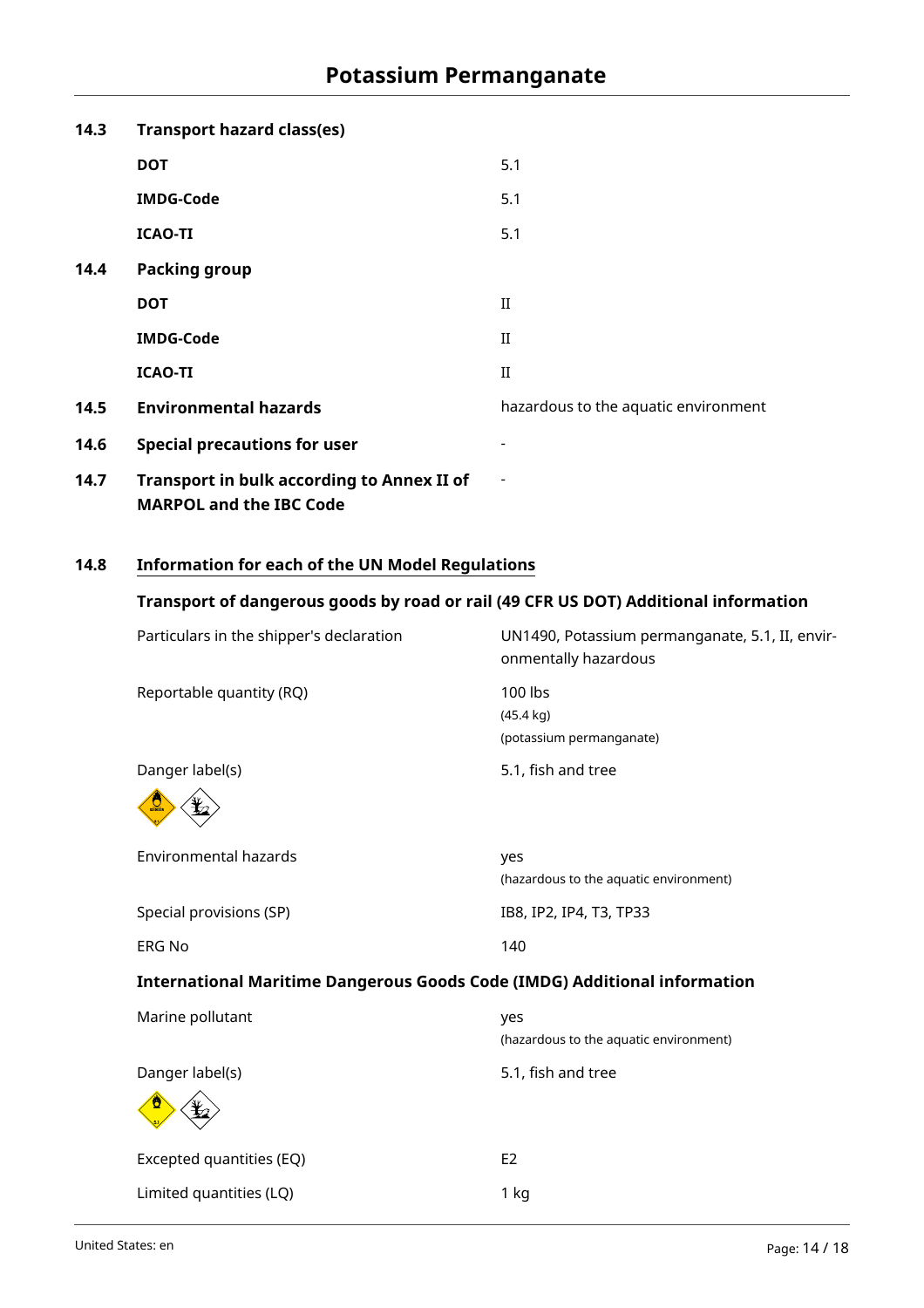| <b>EmS</b>                                                                       | $F-H, S-Q$                                    |
|----------------------------------------------------------------------------------|-----------------------------------------------|
| Stowage category                                                                 | D                                             |
| Segregation group                                                                | 14 - Permanganates.                           |
| International Civil Aviation Organization (ICAO-IATA/DGR) Additional information |                                               |
| Environmental hazards                                                            | yes<br>(hazardous to the aquatic environment) |
| Danger label(s)                                                                  | 5.1                                           |
| Excepted quantities (EQ)                                                         | E <sub>2</sub>                                |
| Limited quantities (LQ)                                                          | $2,5$ kg                                      |

## **SECTION 15: Regulatory information**

## **15.1 Safety, health and environmental regulations specific for the product in question**

## **National regulations (United States)**

| substance is listed |
|---------------------|
|                     |

## **Superfund Amendment and Reauthorization Act (SARA TITLE III )**

**The List of Extremely Hazardous Substances and Their Threshold Planning Quantities (EPCRA Section 302, 304)**

not listed

## **Specific Toxic Chemical Listings (EPCRA Section 313)**

not listed

## **Comprehensive Environmental Response, Compensation, and Liability Act (CERCLA)**

## **List of Hazardous Substances and Reportable Quantities (CERCLA section 102a) (40 CFR 302.4)**

| Name of substance      | <b>CAS No</b> | <b>Remarks</b> | Statutory<br>code | <b>Final RQ pounds</b><br>(Kg) |
|------------------------|---------------|----------------|-------------------|--------------------------------|
| potassium permanganate | 7722-64-7     |                |                   | 100 (45,4)                     |

#### **Legend**

1 "1" indicates that the statutory source is section 311(b)(2) of the Clean Water Act

## **Clean Air Act**

not listed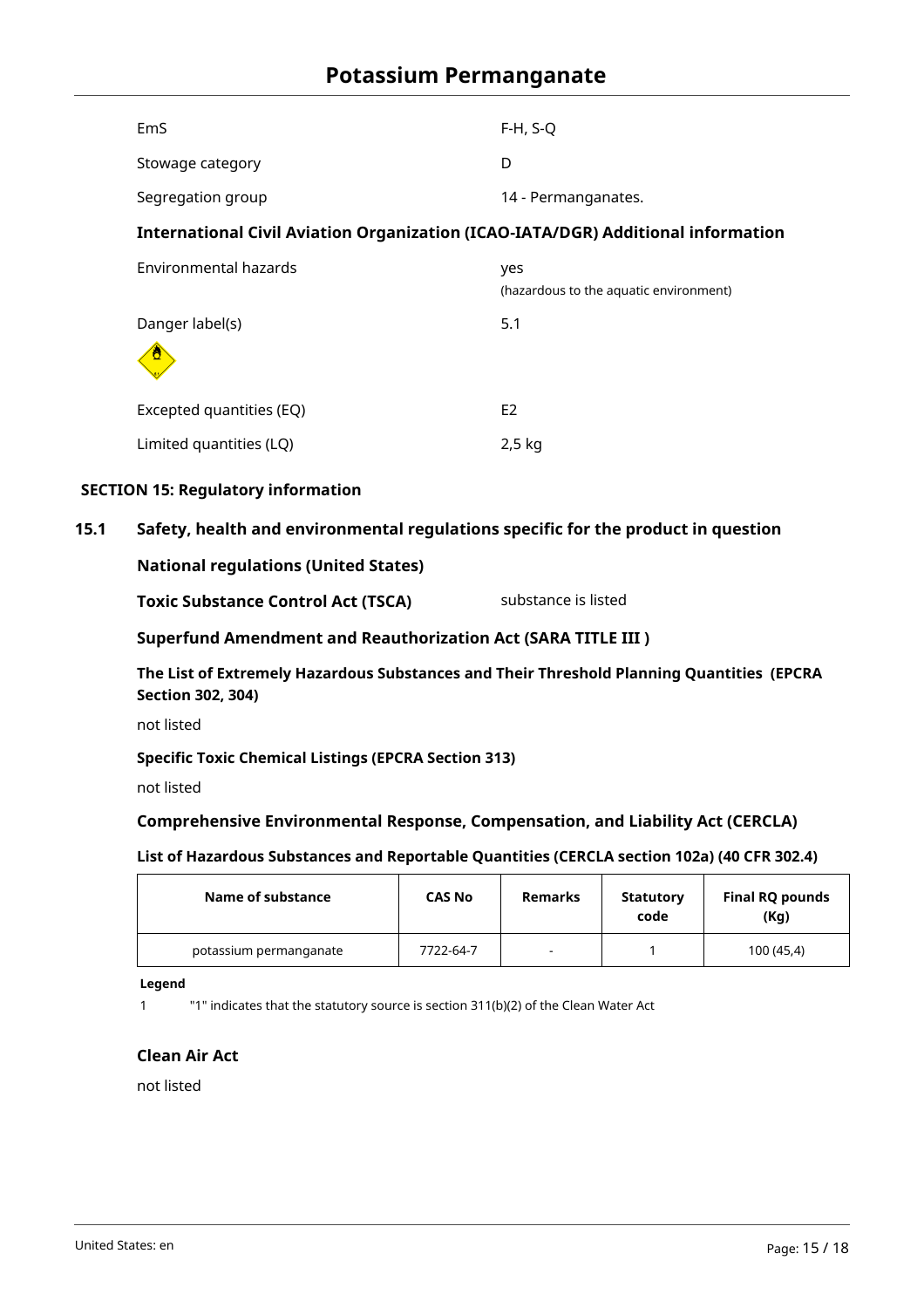## **Right to Know Hazardous Substance List**

### **Hazardous Substance List (NJ-RTK)**

| Name of substance      | CAS No    | Remarks | Classifications |
|------------------------|-----------|---------|-----------------|
| potassium permanganate | 7722-64-7 | -       |                 |

# **California Environmental Protection Agency (Cal/EPA): Proposition 65 - Safe Drinking Water and Toxic Enforcement Act of 1987**

not listed

## **Industry or sector specific available guidance(s)**

## **NPCA-HMIS® III**

Hazardous Materials Identification System. American Coatings Association.

| Category            | Rating  | <b>Description</b>                                                                                                                                                                                                           |
|---------------------|---------|------------------------------------------------------------------------------------------------------------------------------------------------------------------------------------------------------------------------------|
| Chronic             | $\star$ | chronic (long-term) health effects may result from repeated overexposure                                                                                                                                                     |
| Health              | 3       | major injury likely unless prompt action is taken and medical treatment is given                                                                                                                                             |
| Flammability        |         | material that must be moderately heated or exposed to relatively high ambient<br>temperatures before ignition can occur                                                                                                      |
| Physical hazard     |         | materials that are unstable and may undergo violent chemical changes at nor-<br>mal temperature and pressure with low risk for explosion. Materials may react<br>violently with water or form peroxides upon exposure to air |
| Personal protection |         |                                                                                                                                                                                                                              |

## **NFPA® 704**

National Fire Protection Association: Standard System for the Identification of the Hazards of Materials for Emergency Response (United States).

| Category       | Degree of<br>hazard | <b>Description</b>                                                                                                        |
|----------------|---------------------|---------------------------------------------------------------------------------------------------------------------------|
| Flammability   | 2                   | material that must be moderately heated or exposed to relatively high ambient<br>temperatures before ignition can occur   |
| Health         | 3                   | material that, under emergency conditions, can cause serious or permanent in-<br>jury                                     |
| Instability    | 0                   | material that is normally stable, even under fire conditions                                                              |
| Special hazard | OX                  | oxidizer that causes a severe increase in the burning rate of combustible materi-<br>als with which it comes into contact |

## **15.2 Chemical Safety Assessment**

For this substance a chemical safety assessment has been carried out.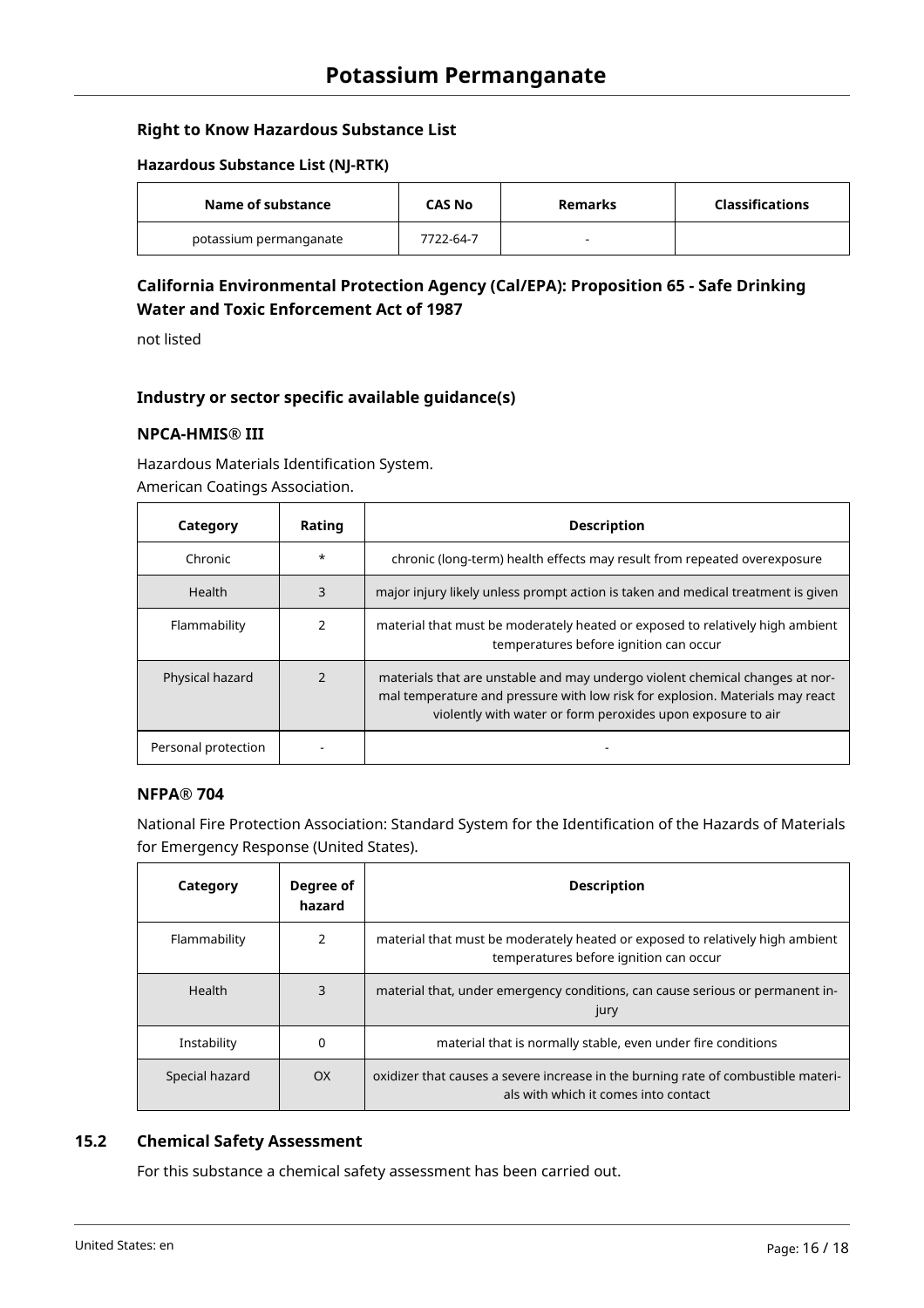# **SECTION 16: Other information, including date of preparation or last revision**

Date of preparation: 2021-09-01

# **Abbreviations and acronyms**

| Abbr.                       | <b>Descriptions of used abbreviations</b>                                                                                                                                             |
|-----------------------------|---------------------------------------------------------------------------------------------------------------------------------------------------------------------------------------|
| <b>29 CFR</b><br>1910.1000  | 29 CFR 1910.1000, Tables Z-1, Z-2, Z-3 - Occupational Safety and Health Standards: Toxic and Hazard-<br>ous Substances (permissible exposure limits)                                  |
| 49 CFR US DOT               | 49 CFR U.S. Department of Transportation                                                                                                                                              |
| Cal/OSHA PEL                | California Division of Occupational Safety and Health (Cal/OSHA): Permissible Exposure Limits (PELs)                                                                                  |
| CAS                         | Chemical Abstracts Service (service that maintains the most comprehensive list of chemical sub-<br>stances)                                                                           |
| <b>DGR</b>                  | Dangerous Goods Regulations (see IATA/DGR)                                                                                                                                            |
| <b>DNEL</b>                 | Derived No-Effect Level                                                                                                                                                               |
| DOT                         | Department of Transportation (USA)                                                                                                                                                    |
| EbC50                       | $\equiv$ EC50: in this method, that concentration of test substance which results in a 50 % reduction in<br>either growth (EbC50) or growth rate (ErC50) relative to the control      |
| <b>EC50</b>                 | Effective Concentration 50 %. The EC50 corresponds to the concentration of a tested substance caus-<br>ing 50 % changes in response (e.g. on growth) during a specified time interval |
| EmS                         | <b>Emergency Schedule</b>                                                                                                                                                             |
| ErC50                       | $\equiv$ EC50: in this method, that concentration of test substance which results in a 50 % reduction in<br>either growth (EbC50) or growth rate (ErC50) relative to the control      |
| <b>ERG No</b>               | Emergency Response Guidebook - Number                                                                                                                                                 |
| GHS                         | "Globally Harmonized System of Classification and Labelling of Chemicals" developed by the United<br><b>Nations</b>                                                                   |
| <b>IARC Mono-</b><br>graphs | IARC Monographs on the Evaluation of Carcinogenic Risks to Humans                                                                                                                     |
| <b>IATA</b>                 | <b>International Air Transport Association</b>                                                                                                                                        |
| <b>IATA/DGR</b>             | Dangerous Goods Regulations (DGR) for the air transport (IATA)                                                                                                                        |
| <b>ICAO</b>                 | <b>International Civil Aviation Organization</b>                                                                                                                                      |
| ICAO-TI                     | Technical instructions for the safe transport of dangerous goods by air                                                                                                               |
| <b>IMDG</b>                 | International Maritime Dangerous Goods Code                                                                                                                                           |
| IMDG-Code                   | International Maritime Dangerous Goods Code                                                                                                                                           |
| <b>LC50</b>                 | Lethal Concentration 50%: the LC50 corresponds to the concentration of a tested substance causing<br>50 % lethality during a specified time interval                                  |
| LD50                        | Lethal Dose 50 %: the LD50 corresponds to the dose of a tested substance causing 50 % lethality dur-<br>ing a specified time interval                                                 |
| MARPOL                      | International Convention for the Prevention of Pollution from Ships (abbr. of "Marine Pollutant")                                                                                     |